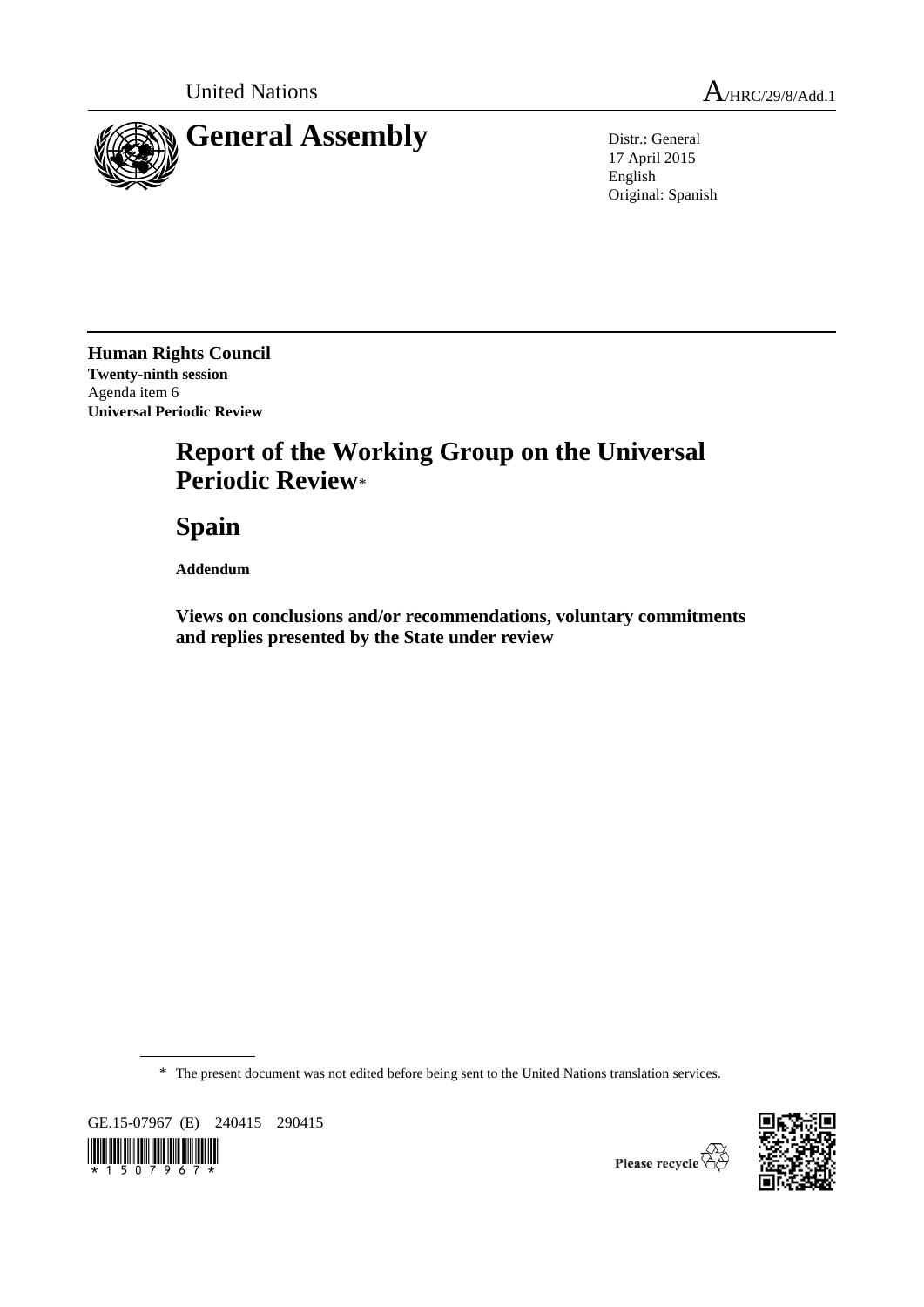1. Spain would like to take this opportunity to reaffirm, in line with its national report for the second cycle and its oral presentation of the report on 21 January 2015, its commitment to the universal periodic review as an instrument which has proved to be of great value in promoting and protecting human rights globally.

2. The Spanish State has carefully considered and assessed the 189 recommendations it received during the second cycle of the universal periodic review. All of the ministries with relevant responsibilities took part in the exercise, and consultations were held with civil society. The Ombudsman was kept fully informed of the process. As a result, I am pleased to announce that Spain accepts, in full or in part, 174 recommendations.

3. With a view to increasing the transparency of the acceptance, in full or in part, and the noting by Spain of the 189 recommendations received, and in line with the model used by other States in the context of the universal periodic review, this report is accompanied by an annex setting out the reasons for each decision.

4. The recommendations that Spain accepts in full are those whose underlying spirit or principle we support and which we are in a position to implement. This category also includes recommendations that have already been implemented or that relate to ongoing measures, without in any way implying that we regard the efforts made to date to be insufficient.

5. Recommendations that Spain accepts in part are those whose spirit and principle we support, but which can only be partially implemented because of legal, budgetary or constitutional issues. This category also includes recommendations whose underlying principle we support but where we differ as to how they may best be achieved, and composite recommendations where it is possible to accept one element while rejecting the other. Furthermore, we accept in part those recommendations whose underlying principle we support and which we will continue to pursue, but in respect of which we do not accept that our efforts to date are insufficient or do not constitute good practice.

6. Recommendations that Spain notes are those that we cannot undertake to implement at this juncture, whether or not we agree with the underlying principles.

7. Spain will keep the Working Group informed of the progress made in a midterm report.

## **Recommendations accepted**

8. Spain supports the following recommendations: 131.10, 131.11, 131.12, 131.13, 131.14, 131.15, 131.16, 131.17, 131.18, 131.19, 131.20, 131.22, 131.23, 131.24, 131.25, 131.26, 131.27, 131.28, 131.29, 131.31, 131.32, 131.33, 131.34, 131.35, 131.36, 131.38, 131.39, 131.40, 131.41, 131.42, 131.43, 131.44, 131.46, 131.47, 131.48, 131.49, 131.50, 131.51, 131.54, 131.55, 131.56, 131.57, 131.60, 131.62, 131.63, 131.65, 131.66, 131.67, 131.68, 131.69, 131.70, 131.71, 131.72, 131.73, 131.74, 131.75, 131.76, 131.77, 131.78, 131.79, 131.80, 131.81, 131.82, 131.83, 131.84, 131.85, 131.86, 131.87, 131.88, 131.89, 131.90, 131.91, 131.92, 131.93, 131.94, 131.96, 131.101, 131.102, 131.103, 131.104, 131.105, 131.106, 131.107, 131.109, 131.110, 131.111, 131.112, 131.113, 131.115, 131.116, 131.117, 131.118, 131.119, 131.121, 131.124, 131.126, 131.127, 131.128, 131.129, 131.130, 131.132, 131.133, 131.134, 131.135, 131.140, 131.141, 131.142, 131.143, 131.144, 131.145, 131.152, 131.153, 131.154, 131.155, 131.156, 131.157, 131.158, 131.159, 131.160, 131.161, 131.162, 131.165, 131.166, 131.167, 131.168, 131.169, 131.171, 131.172, 131.174, 131.175, 131.176, 131.177, 131.178, 131.179, 131.181, 131.182, 131.183 and 131.188.